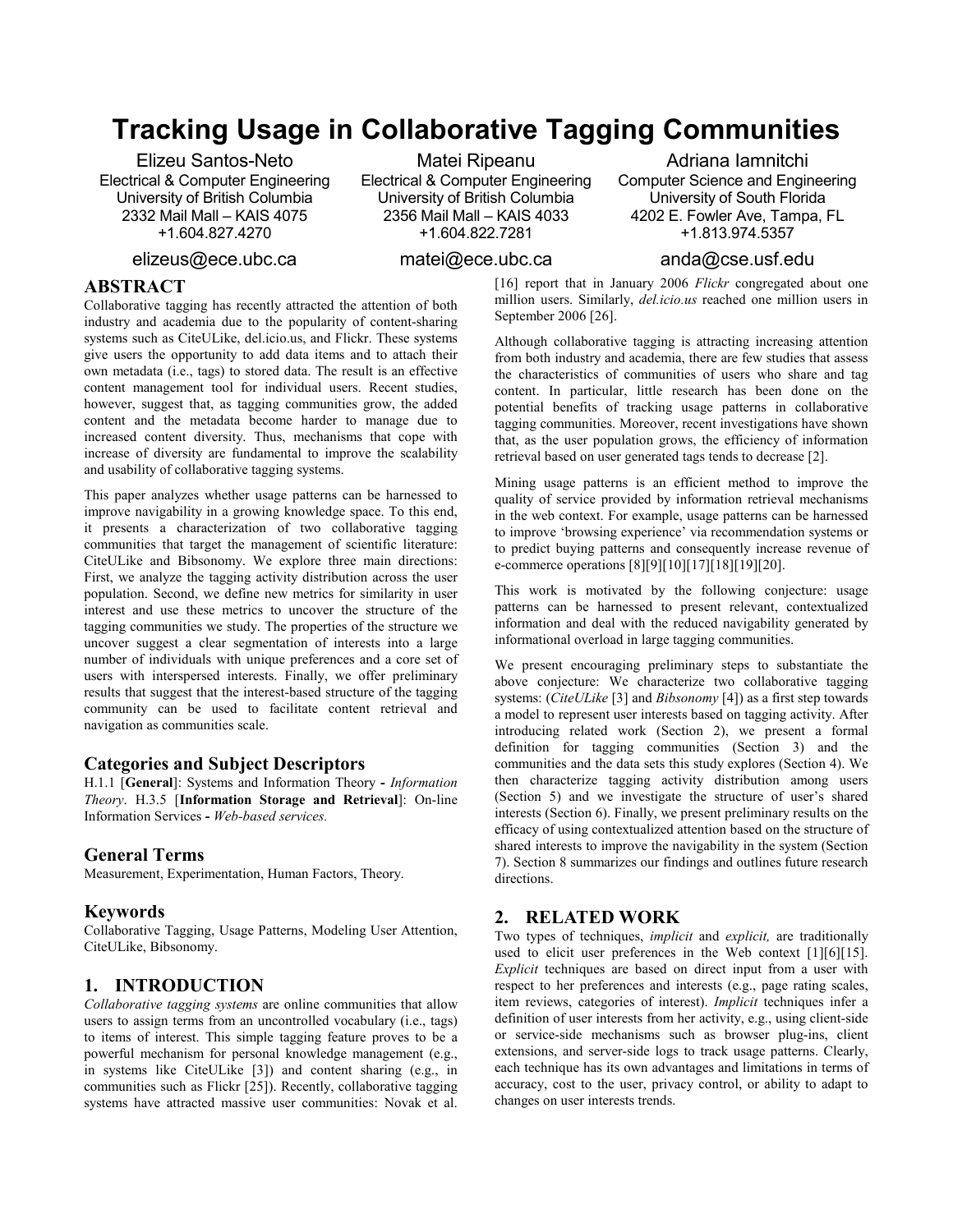In a tagging community context, the tags themselves can be interpreted as explicit metadata added by each user. Additionally, observed tagging activity including the volume and frequency with which items are added, the number of tagged items, or tag vocabulary size can be harnessed to extract implicit information.

Due to the youth of collaborative tagging systems, relatively little work has been done on tracking usage and exploring contextualized user attention in these communities. However, several studies present techniques and models for collecting and managing user attention metadata in the wider web context without exploring tagging features [1][6][15]. These techniques include post processing of usage logs, tracking user input (e.g. search terms) and eliciting explicit user preferences. Other investigations are concerned with methods to use contextualized attention to improve web search [1][15].

As a first step to modeling user attention in tagging communities, it is necessary to characterize collaborative tagging behavior. In this respect, Golder and Huberman [5] study user activity patterns regarding system utilization and tag usage in  $del.icio.us - a social$ bookmarking tool that allows users to share and tag URLs. First, they observe a low correlation between the number of items in each user's bookmark list and the number of tags used by each user. Next, they discuss the models that could explain this lack of correlation and suggest it is an effect of shared knowledge and imitation in associating tags. Finally, the authors suggest that the urn model proposed by Eggenberger  $\&$  Polya [14] is an appropriate model to derive the evolution of tag usage frequency on a particular item.

The urn model can be formulated as follows: consider an urn that contains two colored balls. Iteratively, a ball is drawn at random from the urn and returned to the urn together with a new ball of the same color. If this process is repeated a number of times, the fraction of balls of a particular color stabilizes. The interesting aspect of this model is that if the process is restarted, this fraction converges to a different number. Golder and Huberman argue that this model captures the evolution of tag proportion observed in the del.icio.us data set. In studies related to contextualized user attention, this model may be valuable to predict future user tagging assignments which can be a useful input to recommendation mechanisms. Golder and Huberman's study, however, is limited in scale: their results on tagging behavior dynamics rely on only four days of tracked activity.

Other authors follow different approaches to investigate the characteristics of tagging systems. Schimtz [10][11] studies structural properties of del.icio.us and Bibsonomy, uses a tripartite hypergraph representation, and adapts the small-world pattern definitions to this representation. Cattuto et al. [12] model usage behavior via unipartite projections from a tripartite graph. Our approach differs from these studies in terms of scale and in the use of dynamic metrics to define shared user interest: we define metrics that scale as the community grows and/or user activity increases (Section 6).

By analyzing *del.icio.us*, Chi and Mytkoswicz [2] find that the efficiency of social tagging decreases as the communities grow: that is, tags are becoming less and less descriptive and consequently it becomes harder to find a particular item using them. Simultaneously, it becomes harder to find tags that efficiently mark an item for future retrieval. These results indicate that, to facilitate browsing through tagging systems, it is increasingly important to take into account user attention in terms of observed tagging activity.

Niwa et al. [17] propose a recommendation system based on the affinity between users and tags, and on the explicit site preferences expressed by the user. Our study differs from this work as we use implicit user profiles and propose the use of entropy as a metric to characterize their effectiveness.

Outside the academic area, a number of projects explore the use of implicitly-gathered user information. We mention Google's initiative to explore users' past search history to refine the results provided by the Page Rank [8][9]. Commercial interest in contextualized user attention highlights that tracking user attention and characterizing collective online behavior is not only an intriguing research topic, but also a potentially attractive business opportunity.

# 3. BACKGROUND

A collaborative tagging community allows users to tag items via a web site. Users interact with the website by searching for items, adding new items to the community, or tagging existent items. The tagging action performed by a user is generally referred as a tag assignment.

For example, in *CiteULike* and *Bibsonomy*, each user has a library, i.e., a set of links to scientific publications and books. Each item in the library is associated with a set of terms (tags) assigned by users. It is important to highlight that, in both CiteULike and Bibsonomy, the process of assigning tags to items is collaborative, in the sense that all users can inspect other users' libraries and assigned tags. User can thus repeat tags used by others to mark a particular item. This is unlike other communities (e.g., Flickr) where each user has a fine-grained access control to define who has permissions to see the content and apply tags to it.

In CiteULike and Bibsonomy users have two options to add items to their libraries:

- 1. Browse the content of popular scientific literature portals (e.g. ACM Portal, IEEE Explorer, arXiv.org), to add publications to their own library, and
- 2. Search for items present in other users' libraries and add them to their own library.

While posting an item, a user can mark it with terms (i.e., tags) that can be used for future retrieval. The collaborative nature of tagging relies on the fact that users potentially share interests and use similar items and tags. Thus, while the tagging activity of one user may be self-centered the set of tags used may facilitate the job of other users in finding content of interest.

We represent a *collaborative tagging community* by the tuple:  $C=(U,I,T,A)$ , where U represents the set of users, I is the set of items,  $T$  is the tagging vocabulary, and  $A$  the set of tag assignments.

The set of tag assignments is denoted by  $A = \{(u, t, p) | u \in U, t \in$ **T,**  $p \in I$ . From this definition of tag assignments, we can derive the definition of an individual user, item and tag, as follows: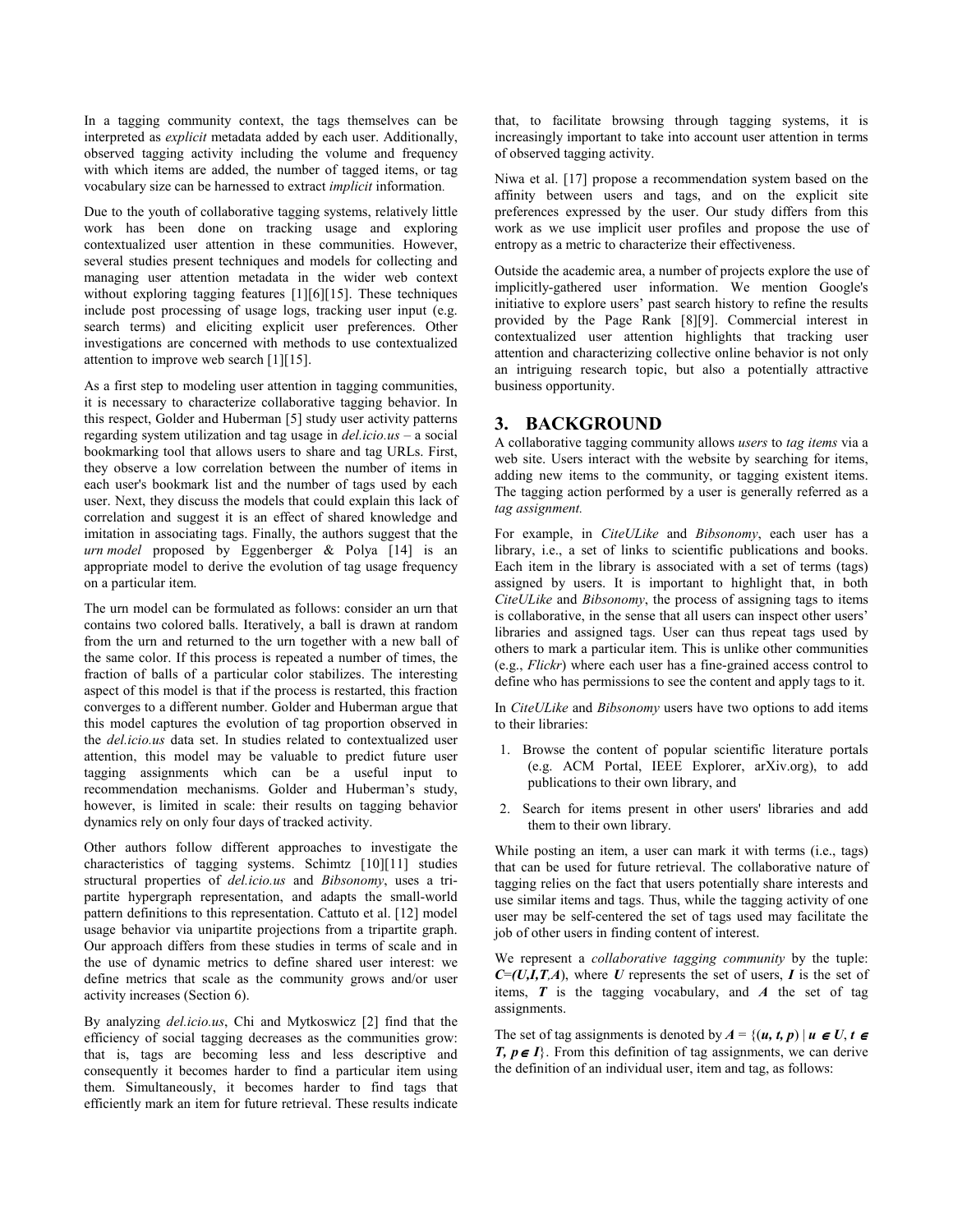A user  $u_k \in U$  is denoted by a pair  $u_k = (I_k, T_k)$ , where  $I_k$  is the set of items user k has ever tagged. Thus, an item  $p \in I_k$  if and only if  $\exists$  ( $u_k$ ,*t*,  $p$ )  $\in$  **A**, for any t  $\in$  **T**<sub>k</sub>. Similarly, **T**<sub>k</sub> is the set of

tags user  $u_k$  applied before, where  $t \in T_k$  if and only if  $\exists$   $(u_k, t,$  $p) \in A$ .

- An item  $p_i \in I$  is denoted by  $p_i = (U_i, T_i)$ , where  $U_i$  is the set of users who tagged this item, and  $T_i$  is set of tags this item has received.
- A tag  $t_j \in T$  is denoted by  $t_j = (U_j, I_j)$ , where  $U_j$  is the set of users who used the tag  $t_i$  before, and  $I_k$  is the set of items annotated with the tag  $t_j$ .

## 4. DATA SETS AND DATA CLEANING

Both tagging communities we analyze: CiteULike [3] and Bibsonomy [4], aim to improve user's organization and management of research publications. Both provide functionality to import and export citation records in formats like BibTeX, for example.

The data sets analyzed in this article were provided by the administrators of the respective web sites. Thus, the data represents a global snapshot of each system within the period determined by the timestamps in the traces we have obtained (Table 1). It is important to point out that the Bibsonomy data set has timestamps starting at 1995, which we considered a bug. Moreover, Bibsonomy has two separate datasets, scientific literature and URL bookmarks. We concentrated our analysis on the scientific literature part of the data.

In the original CiteULike data set, the most popular tag is "bibteximport" while the second most popular tag is "no-tag", automatically assigned when a user does not assign any tag to a new item. The popularity of these two tags indicates that a large part of users use CiteULike as a tool to convert their list of citations to BibTex format, and that users tend not to tag items at the time they post a new item to their individual libraries. Clearly, this is relevant information for system designers who might want to invest effort in improving the features of most interest.

Also, in *CiteULike* one user posted and tagged more than  $3,000$ items within approximately 5 minutes (according to the timestamps in the data set). Obviously, this behavior is due to an automatic mechanism.



|                       | <b>CiteULike</b> | <b>Bibsonomy</b> |
|-----------------------|------------------|------------------|
| Period                | 11/2004-04/2006  | $?2 - 12/2006$   |
| # Users $( U )$       | 5.954            | 656              |
| # Items $( I )$       | 199,512          | 67,034           |
| # Tags $( T )$        | 51,079           | 21,221           |
| # Assignments $( A )$ | 451,980          | 257,261          |

Our objective is to concentrate only on those users who are using the system interactively to bookmark and share articles. Consequently, for the analysis that follows, we have the "robot" user (i.e., a user with 3,000 items tagged within 5 minutes) and users who used only the tags bibtex-import and/or no-tag. The total number of users removed from CiteULike represents

approximately 14% of the original data set, while the users removed from Bibsonomy are around 0.6% of the original data set. Table 1 summarizes the characteristics of each data set after the data cleaning operation.

# 5. TAGGING ACTIVITY

To gain an understanding on the usage patterns in these two communities, we start by evaluating the activity levels along several metrics: the number of items per user, number of tagging assignments performed, and number of tags used. The question answered in this section is the following:

Q1: How is the tagging activity distributed among users?

We aim to quantify the volume of user interaction with the system, either by adding new content to the community, or by tagging an existing item. Intuitively, one would expect that a few users are very active while the majority rarely interacts with the community.

Determining how often users perform tag assignments is important to help designing systems that track user attention. For example, in a context where activity information is used to recommend new items based on tag similarity, it can be necessary to compute the similarity level at the same rate as the rate with which new information is added into the system. Figure 1 presents the user rank according to the number of tag assignments performed during the time frame of our data set. In the results that follow, we present the data points observed together with a curve that provides a good model to the observed data (i.e. Hoerl function [21]). At the end of this section we comment more on the characteristics of this curve.



Figure 1: User rank based on the number of tag assignments. Note the logarithmic scales on both axes.

A second metric for tagging activity is the size of user libraries. Figure 2 plots user library size for users ranked in decreasing order according to the size of their libraries for CiteULike and Bibsonomy, respectively. This shows the size of the set of items a particular user pays attention to. The results confirm that the users in these two systems are heterogeneous in terms of activity intensity, as it has already been indicated by the tag assignment activity.



Figure 2: User rank based on the library size.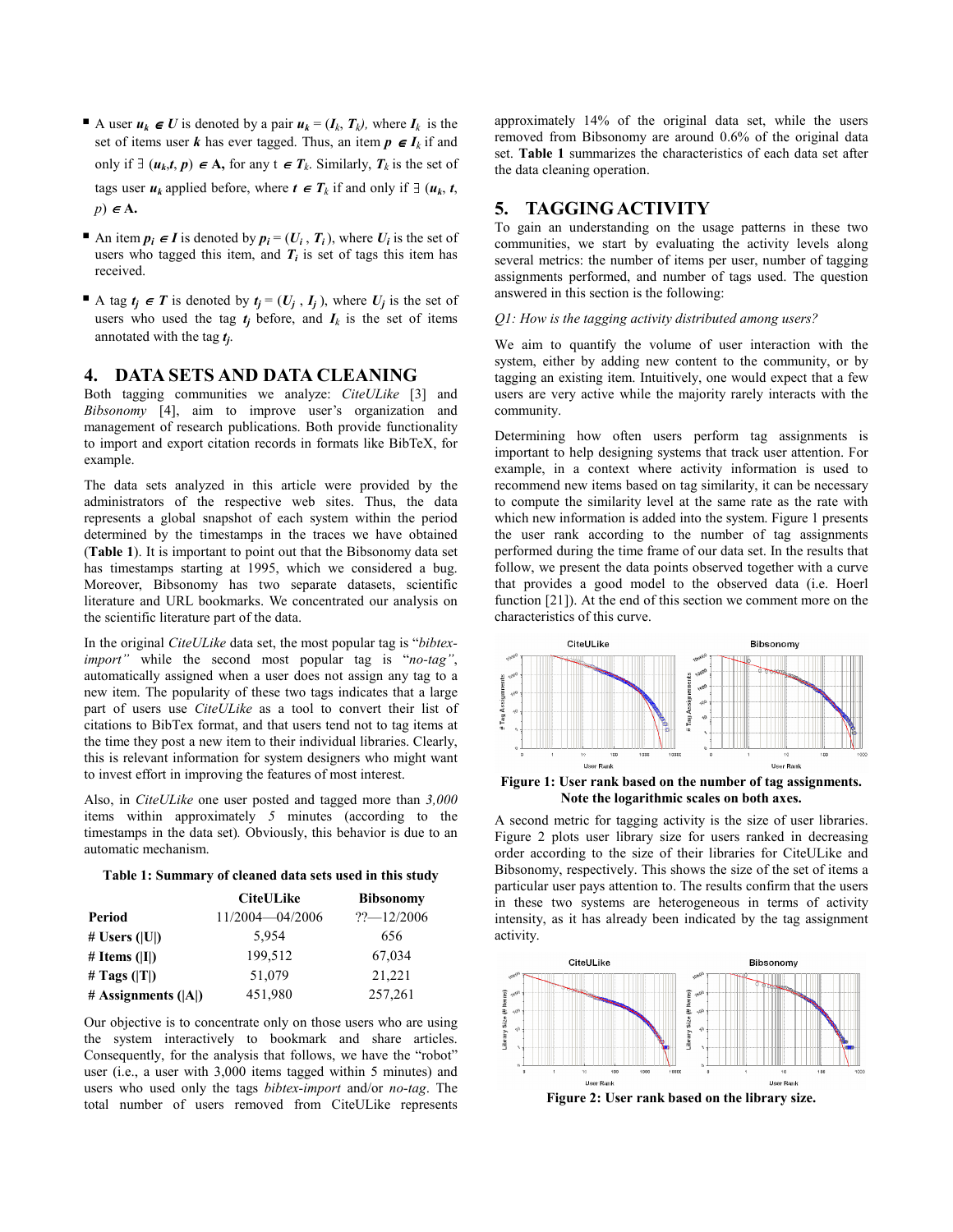The correlation between a user's library size and her vocabulary is important to understand whether the diversity of the vocabulary used by each user grows with the number of items in her personal library. We observe that, in both communities the users' library and vocabulary sizes are strongly correlated for CiteULike  $(R<sup>2</sup>=0.98, n = 5954)$  and less strongly, but still positively correlated, for Bibsonomy ( $R^2 = 0.80$ , n = 654). Although such correlation may seem intuitive, since users with a more diverse set of items would need more tags to describe them, this behavior is different from that observed by Golder and Huberman in del.icio.us [5]. A possible explanation is that in del.icio.us user is presented with tag suggestions based on past tagging activity when adding a new bookmark. These suggestions may bias and limit the size of a user vocabulary. However, further investigation is necessary to assess how a user vocabulary is affected by tagging recommendation.



A second finding is that the tagging activity (i.e., number of tagging assignments) and library size per user are strongly correlated for both communities (with  $R^2$  above 0.97) while the correlations between the tagging activity and the vocabulary size is strong for CiteULike ( $R^2 = 0.99$ ), but weaker for Bibsonomy  $(R^2 = 0.67)$ .

A third finding is that tagging activity distributions are not well modeled by a Zipf-like distribution. Instead, a Hoerl model [21] that extends the power-law family and it is defined by Equation (1) fits better:

$$
f(x) = ab^x x^c \tag{1}
$$

Table 2 contains the Hoerl parameters a, b, and c determined via a curve fitting process for each of the ranking distributions observed.

Table 2: Coefficients determined for the Hoerl function

| <b>CiteULike</b> | $\alpha$  | h      | C         |
|------------------|-----------|--------|-----------|
| Tag Assignments  | 9,767.13  | 0.9979 | $-0.4754$ |
| Library Size     | 2,609.77  | 0.9988 | $-0.4772$ |
| Vocabulary Size  | 3,338.55  | 0.9992 | $-0.5964$ |
| <b>Bibsonomy</b> |           |        |           |
| Tag Assignments  | 28,969.29 | 0.9864 | $-0.6888$ |
| Library Size     | 6,137.49  | 0.9850 | $-0.5461$ |
| Vocabulary Size  | 2,608.45  | 0.9907 | $-0.5126$ |

Similar to the Zipf distribution, the Hoerl function has been used to model a large number of natural phenomena. The most relevant to collaborative tagging is the use of Hoerl function to describe the distribution of bio-diversity across a geographic region [22][24]. Considering each user's library a region in a collaborative tagging community, one may draw a comparison between the potential *diversity* found in the users' library regarding the number of items in it, and the bio-diversity distribution across geographic regions.

Although a Hoerl function is a good fit for the activity distributions, this does not directly imply that diversity of user libraries or vocabularies represents a phenomenon which is similar to those presented by studies on biodiversity. Nevertheless, the Hoerl function does provide a good model for collaborative tagging activity and it can be useful to study user diversity in collaborative tagging systems in the future.

To summarize: in the communities we study, the intensity of user activity is distributed over multiple orders of magnitude, it is well modeled using the Hoerl function and, unlike in other communities, there is a strong correlation in activity in terms of items set and vocabulary sizes.

## 6. EVALUATING USER SIMILARITY

While the analysis above is important for an overall usage profile evaluation of each community, it provides little information about user interests. Assessing the commonality in user interests is important for identifying user groups that may form around content of common interest. Thus, a natural set of questions that we aim to answer in this section are:

Q2: Is the tagging community segmented into several subcommunities with different interests? Do users cluster around particular items and tags?

To address these questions, we define the interest-sharing graph after the intuition of data-sharing graphs introduced by Iamnitchi et al. [27]. An interest-sharing graph captures the commonality in user interest for an entire user population: Intuitively, users are connected in the interest-sharing graph if they focus on the same subset of items and/or speak similar language (i.e., share a subset of tags).

More formally, consider a graph  $G = (U, E)$  where nodes are users and edges represent the existence of shared interests or activity similarity between users. The rest of this study explores three possible definitions for user interest or activity similarity. All these definitions employ a threshold  $t$  for the percentage of items or tags shared between two users:

1) The User-Item similarity definition considers two users' interests similar if the ratio between the sizes of the intersection and the size of the union of their item libraries is larger than a threshold  $t$ . This is expressed by Equation 2.

$$
e_{kj} \in E \Leftrightarrow \frac{\left|I_k \cap I_j\right|}{\left|I_k \cup I_j\right|} \qquad \text{User-Item (2)}
$$

2) The User-Tag definition is similar to the definition above but considers the vocabularies of the two users rather than their libraries.

$$
e_{kj} \in E \Leftrightarrow \frac{\left|T_k \cap T_j\right|}{\left|T_k \cup T_j\right|} \qquad \text{User-Tag (3)}
$$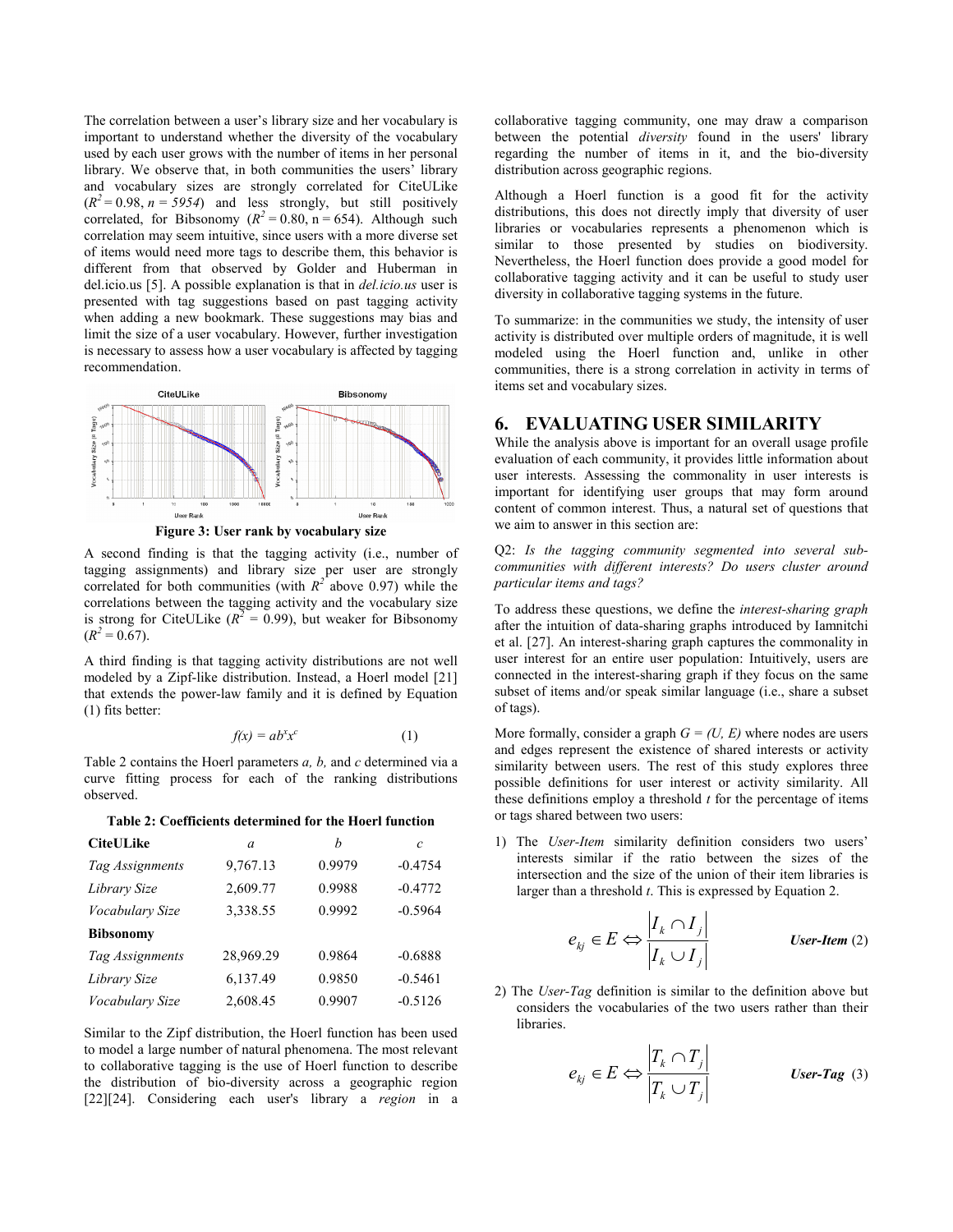3) Unlike the User-Item definition in Equation 2 above, the Directed User-Item considers two users' interests similar if the ratio between the intersection of their item libraries and the size of one user library is larger than a threshold  $t$ . The idea is to explore the role played by users with large libraries via the introduction of direction to the edges in the graph.

$$
e_{kj} \in E \Leftrightarrow \frac{\left|I_k \cap I_j\right|}{\left|I_k\right|} \quad \text{Directed-User-Item (4)}
$$

In our analysis of real tag assignment traces from the two tagging communities, even with low values for the sharing ratio threshold t, the final graph contains a large number of isolated nodes. Indeed, by setting the threshold as low as one single item (i.e., two users are connected if they share at least one item); we find that, in CiteULike, 2,672 users (44.87%) are not connected to any other user. This suggests that a large population of users has individual preferences.



(top) and Bibsonomy (bottom)

Figure 4 presents, for the three similarity metrics defined above, the number of connected components for both CiteULike and Bibsonomy, for thresholds  $t$  varying from 1% to 99%. These results show that regardless of the graph definition the number of connected components follow a similar trend as the threshold

increases (Note that we exclude isolated nodes from this count of connected graph components).

The plots in Figure 4 show that the number of connected components increases up to a certain value of our similarity threshold. After a certain value of  $t$ , the number of connected components in the graph starts decreasing, since more and more connected components will contain only one node and will thus be excluded. The critical threshold value is different for each user similarity definition.



Figure 5: Total number of nodes in the interest sharing graph and in the largest component for CiteULike (top) and Bibsonomy (bottom)

The initial increase in the number of connected components can be explained by the fact that, as the threshold increases, large components split to form new islands. Since these islands form naturally based on user similarity this result is encouraging since it offers the potential to cluster users according to their interests. As t continues to increase the definition of similarity becomes too strict and leads to more and more isolated nodes.

Two observations about the results in Figure 4 can be noted: first, as the threshold increases, the number of components decreases faster for the User-Item graph (Equation 2) than for the Directed-User-Item graph (Equation 4). This illustrates the effect of using an asymmetrical definition for shared interests. The idea explored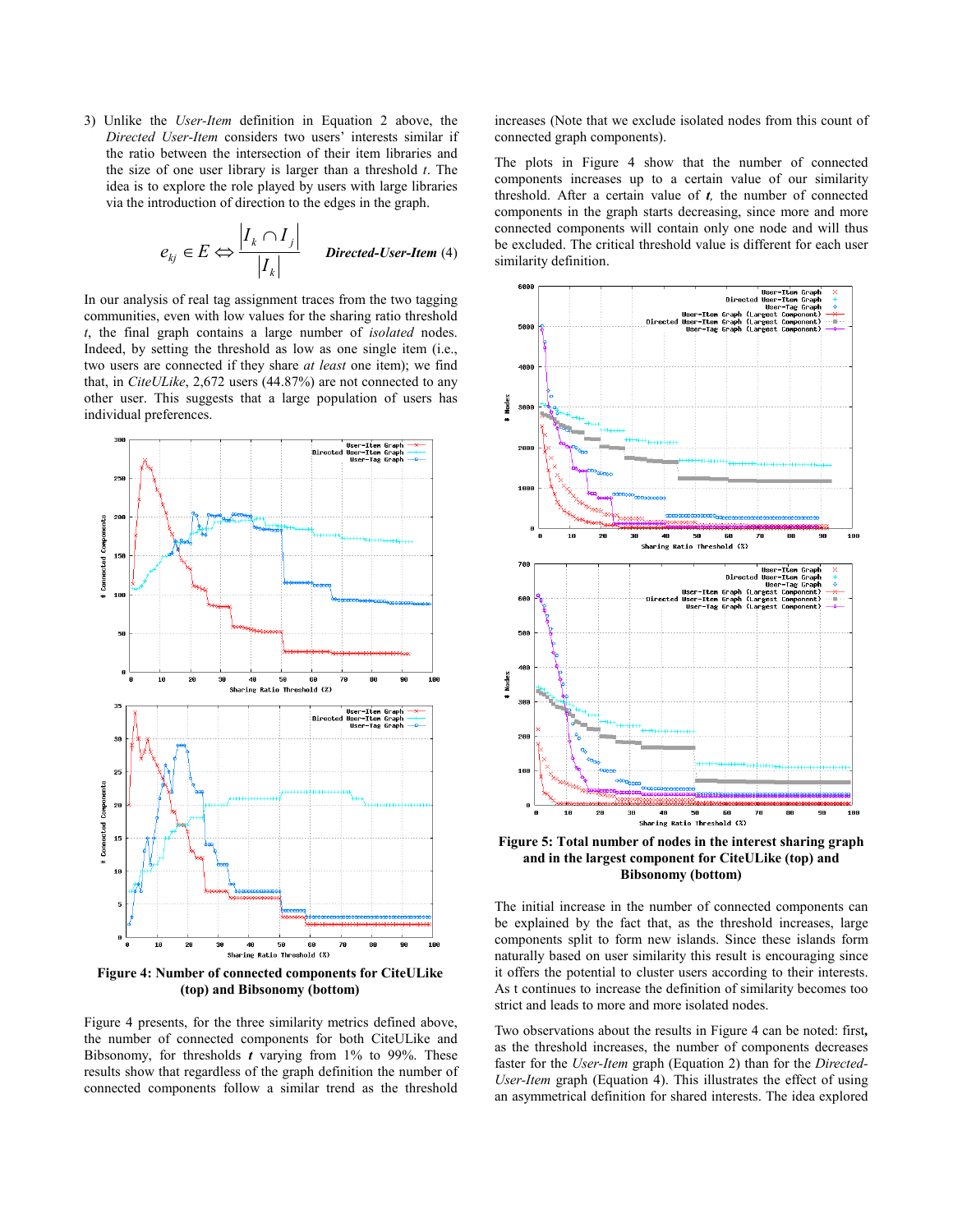here is similar to the *friendship graph*, where connections between two nodes are not reciprocal (e.g., A might consider B to be his friend, but, at the same time, B is indifferent to A) [23]. Similarly, in the directed User-Item graph the size of the user data set is considered leading to an asymmetrical definition of user interest (e.g., if all items of A data set are included in B's, then A will consider she has shared interests with B, while, depending of the overall size of his item set B might not consider his interests are similar enough to be connected to A's).

Second, there are more isolated nodes (i.e., zero-degree nodes) in the User-Item and Directed-User-Item graphs than in the User-Tag graph (defined by Equation 3). This indicates that users tend to have larger overlaps among their vocabularies than among their libraries. One reason for this observed interest sharing pattern may be the fact that users browse and consume items from other users' libraries without necessarily adding those items to their personal libraries in the system. An approach to verify this observation is to perform an analysis of user browsing histories to determine how often users download items from others' libraries without adding them to their personal set of items. From a system design perspective, knowing that users are more likely to share tags than data items may be useful for designing item recommendation heuristics based on vocabulary overlap.

 All the similarity definitions above generally divide the original graph into one giant component, several tiny components, and a large number of isolated nodes. Figure 5 presents the total number of nodes in the components with at least two nodes and the number of nodes in the largest connected component for thresholds varying from  $1\%$  to 99% for the three similarity measures defined above.

The results presented in this section demonstrate that using a similarity metric and the resulting interest-sharing graph it is possible to segment the user population according to manifested interest. Based on this intuition, we conjecture that it is possible to build tag/item recommendation mechanisms that exploit usage patterns, i.e., the shared interests among users. The next section offers a preliminary analysis of this hypothesis.

## 7. IMPROVING NAVIGABILITY

Chi and Mytcowicz [2] report that navigability, defined as users' ability to find relevant content, decreases as a tagging community grows. More precisely, Chi and Mytcowicz imply that the decrease in navigability is due to an increase in diversity in the set of items, users, and tags.

We have verified that the diversity of the data present in the two communities we study grows over time. Figure 6 presents the evolution of entropy, as the metric to evaluate item diversity, for the CiteULike data since November 2004.

As a reminder, we note that the entropy of a set of items  $I$ , where  $|I| = N$ , is defined as:

$$
H(I) = -\sum_{i=1}^{N} p_i \cdot \log(p_i) \tag{5}
$$

where  $p_i$  is the popularity of an item *i*.

The entropy of a set may increase in two circumstances: First, as the randomness in the item set increases (i.e., the popularity

distribution gets closer to a uniform random distribution) and, second, as the set becomes larger.



Figure 6: Entropy growth considering items in CiteULike

In practical terms, in a collaborative tagging community, the increase in entropy of an item set means that the user needs to filter out more items to find the one she is interested in. Similarly, high entropy makes it harder to find a tag that describes an item well. Conversely, lower entropy makes it potentially easier for a user to reach an item of interest. Thus, the question to be answered in this section is the following:

#### Q3: Can the interest-sharing graph be used to reduce the entropy perceived by users when navigating through the system?

Our two-part answer is briefly presented below and detailed in the rest of this section. First, we demonstrate that the interest-sharing graph can be used to reduce the entropy perceived by users. To this end we define a user's neighborhood as its set of neighbors in the sharing graph and show that this construction can be used to present users with an item set with low entropy.

Second, we offer preliminary results that suggest that this segmentation of the user population based on neighborhoods in the interest-sharing graph has a good predictive power: the items consumed by a user's neighbors predict well the future consumption pattern of that user. Thus, this offers a path to build recommendations systems based on the interest-sharing graph.

The rest of this section presents the above two-step exploration in detail. We first define a user's 'neighborhood entropy' as the entropy of the union of the item sets of that user's neighbors in the interest-sharing graph. To demonstrate that our group selection technique is effective in reducing entropy, Figure 7 compares the average neighborhood entropy in the interestsharing graph with two types of other constructions. All results are reported with 95% confidence intervals.

Firstly, we compare for CiteULike, the average neighborhood entropy in the largest connected component of an interest sharing graph (*Average Entropy – Figure 7*), which is built by using the real tagging activity trace, to the total entropy in the system (almost double at 11.6 as presented in Figure 6). Similarly, the neighborhood entropy in the largest connected component is compared to the total entropy in the same component (Largest Component – Figure 7). Secondly, we compare with two random graph constructions: the entropy of a random graph, which is built by selecting random neighbors from the set of users in the largest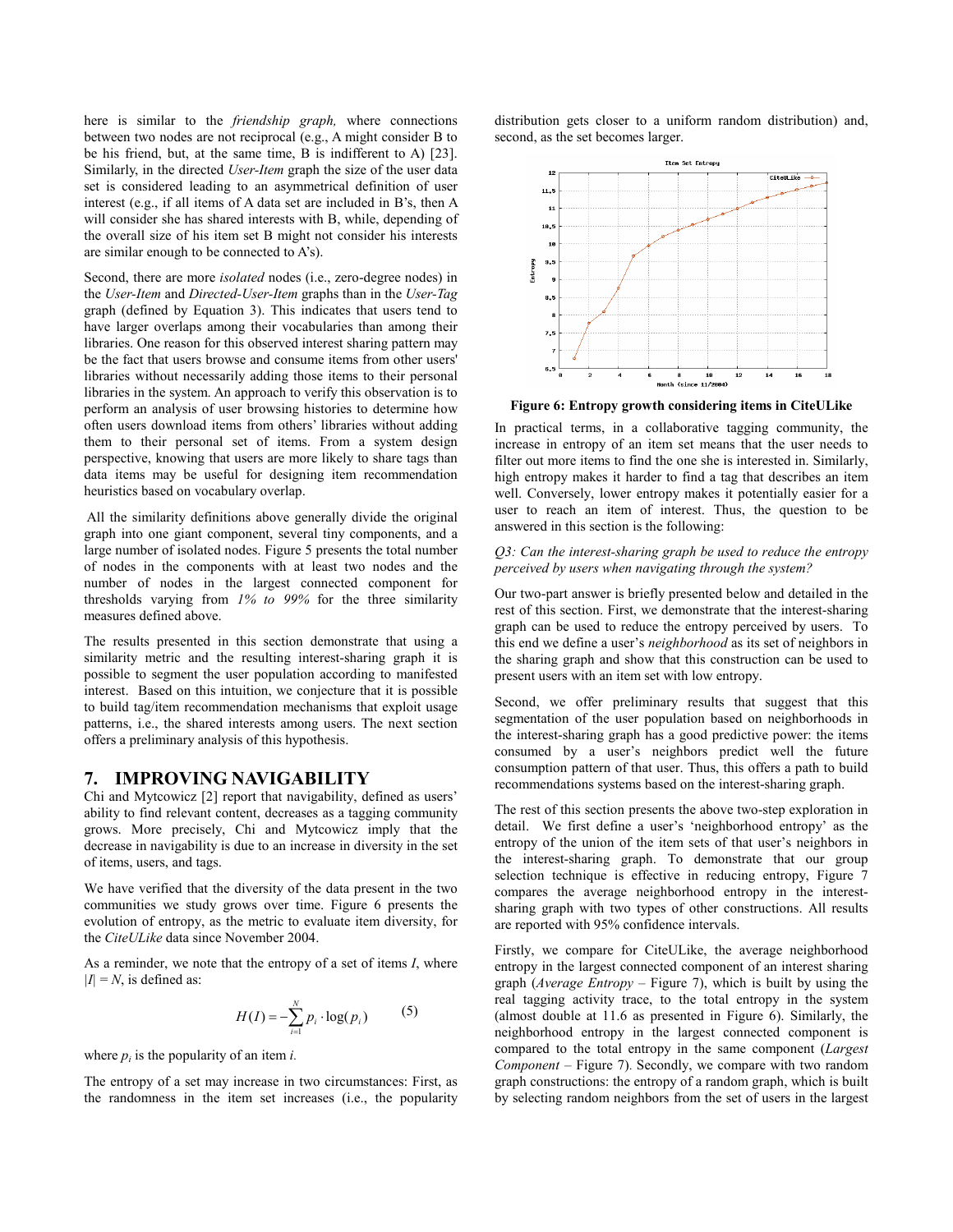connected component (Random Component – Figure 7); the second random graph is built by selecting random from the entire user set (Random Graph - Figure 7).



Figure 7: The neighborhood entropy for several sharing ratio thresholds in CiteULike using User-Item similarity metric (Equation 2).

We observe that the average 'neighborhood entropy' in the interest sharing graph is lower for almost all thresholds analyzed: First, the 'neighborhood entropy' in the interest sharing graph is between one half and one tenth of the entropy of the entire dataset. Additionally, for all thresholds analyzed except for the 1% threshold that does not offer enough discrimination the 'neighborhood entropy' is significantly (24% to 400%) lower than that of similar random constructions.

To support our hypothesis that the interest-sharing graph is a good basis to develop recommendation systems, we analyze how efficient the neighbor's item set in predicting future user attention over items. To this end, we evaluate the hit ratio: the proportion of items a user adds to her library at time  $T+1$  that are already in her neighbor' libraries at time T.

To evaluate the hit ratio, we considered the interest-sharing graph based on the User-Item similarity metric with 1% sharing ratio threshold. Preliminary results show that depending on the granularity considered (that is the length of our forecasting period: interval between T and  $T+1$ ) the *hit rate* is as high as  $20\%$ for one hour granularity and decays to a low of 5% for a one-month forecast granularity. This indicates that a user's neighborhood is a possible source of information to predict near future user attention and its predictive effectiveness decreases for longer time intervals.

The findings presented on this section can be summarized as follows: First, we verify that the entropy increases as the CiteULike community grows overtime; Second, we verify that the interest-sharing graph can be used to reduce the entropy of item sets presented to users; and finally, we find that a user's 'neighborhood' in the interest-sharing graph is a possible source of information to predict future user actions. While the preliminary data we present here is encouraging we continue tour exploration for a complete analysis for diverse interest-sharing graphs based on multiple similarity metrics and thresholds.

# 8. CONCLUSIONS & FUTURE WORK

This work presents a characterization of two collaborative tagging systems, CiteULike and Bibsonomy, as a first step to help extract implicit information about user attention in collaborative tagging systems.

First, we analyze the distribution of tagging activity, i.e., the distribution of the volume of items, tags, and tagging actions related to each user' activity in the tagging community. We find that the activity distribution is highly heterogeneous along all these multiple axes: a few active users contribute with a large number of tag assignments and maintain a large number of items and tags, while the majority of users have a modest tagging activity.

Additionally, users with large libraries tend to have a large vocabulary of tags. While this may seem intuitive, this is not the norm across all tagging systems. In del.icio.us, for example user's library size and number of tags used are uncorrelated.

Second, we define the interest-sharing graph and investigate several definitions for interest similarity based on user activity in terms of items and vocabularies employed. Our main findings can be summarized as follows:

- 1. Both communities present a large population of isolated users (zero-degree nodes in the interest-sharing graph). This indicates that there are a large number of users with unique preferences. On the other hand, by introducing direction in the graph of shared interests, it is possible to reduce the number of isolated nodes. The final main directed connected component contains approximately twice more nodes than the undirected one.
- 2. The structural analysis reveals the existence of a significant number of small sub-communities of interests totally separated from each other.
- 3. The structure of the interest-sharing graph can be used to reduce the diversity of the items a user is exposed to. To quantify this reduction we compare the entropy of the 'neighborhood item set' with that of the item set of the entire CiteULike/Bibsonomy item set, that of the main connected component, and that of various constructions of random item sets of similar sizes.
- 4. Finally, we provide preliminary evidence that suggests that user's activity can be predicted by considering the union of the item sets of a node's neighbors in the interest sharing graph. We conjecture that this property can be used to build efficient, online recommendation systems for tagging communities.

This work inspires a fresh set of questions on collaborative tagging communities and contextualized attention.

A possible approach to implicitly extract user attention is to answer the following question: What are the patterns of information propagation in collaborative tagging systems? An answer to this question could build on previous work on information diffusion in the blogspace [7] by exploring the evolution of user attention overtime.

A second intriguing issue to explore is the following How malicious behavior affects a tagging system and whether it be